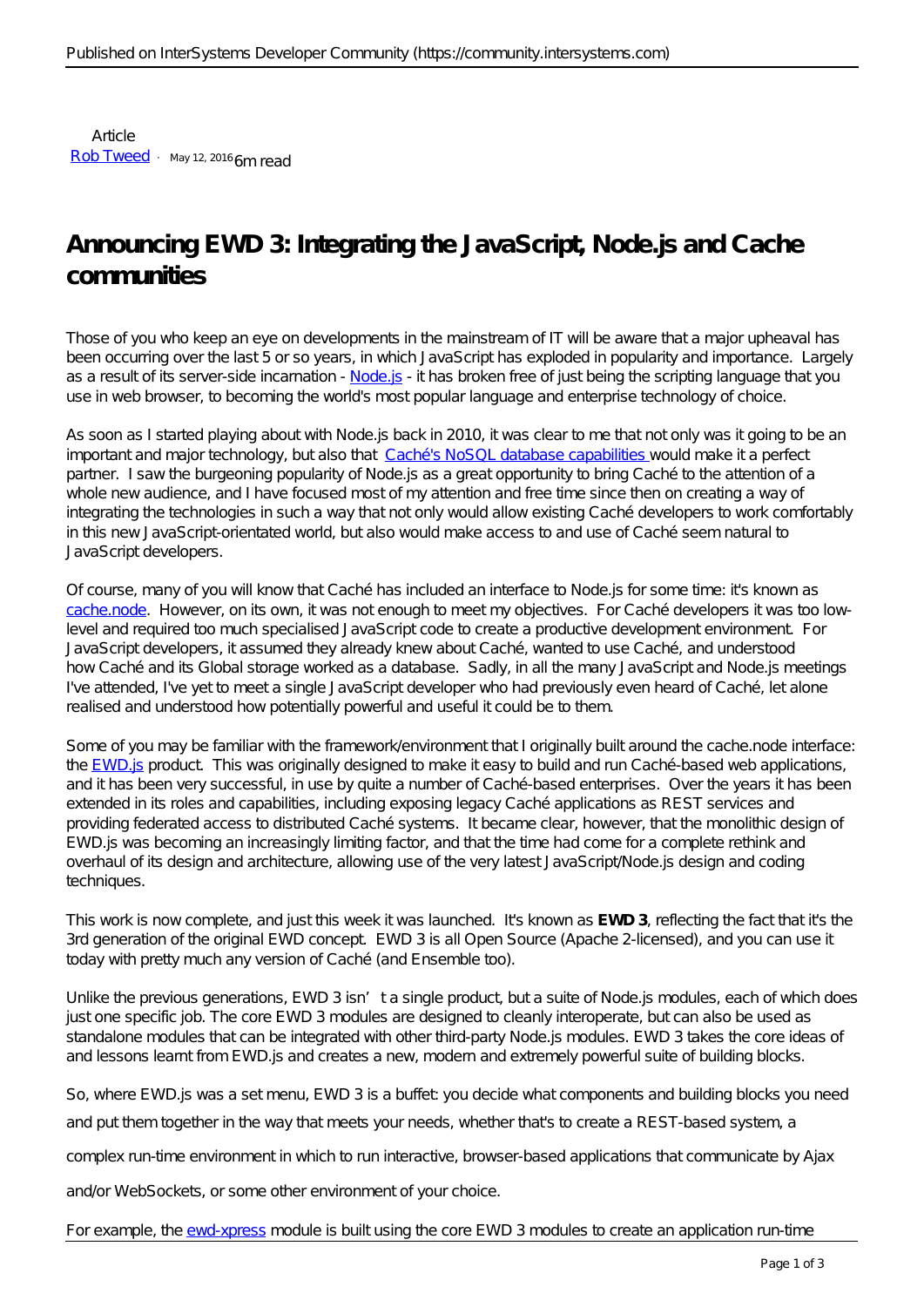container environment that is very similar to EWD.js. However, if you look at the [ewd-qoper8-vistarpc](https://github.com/robtweed/ewd-qoper8-vistarpc) module, it uses a different assembly of the core EWD 3 modules to create a REST interface for the VA's VistA Electronic Healthcare Record (EHR).

One key design aim of the EWD 3 *ewd-xpress* module was to ensure that it could be used with the latest and most commonly-used JavaScript frameworks such as [Angular.js](https://angularjs.org/). My own personal favourite these days is the

immensely powerful and increasingly popular Reactis framework from Facebook, and I've made sure that intuitive

and easy-to-use React js support is built-in from the start with EWD 3, particularly since it sets the scene

for Caché-based mobile applications, developed using the same design patterns with Facebook's incredible [React](https://facebook.github.io/react-native/)

# [Native](https://facebook.github.io/react-native/) technology.

However, EWD 3 doesn't force you to use these big-name JavaScript frameworks – the same client-side JavaScript module can also be used as a standard JavaScript script file for traditional hand-crafted HTML/JavaScript applications if that's what you prefer. Indeed EWD 3 won't force you to work in any particular way or use any particular frameworks or design patterns. Just use the appropriate EWD 3 building blocks and work with them in the way you want.

So what does EWD 3 consist of? Well, the current set of EWD 3 modules includes:

#### **Core Modules:**

- [ewd-qoper8:](https://github.com/robtweed/ewd-qoper8) this provides the core master / worker process infrastructure for EWD 3
- [ewd-qoper8-express](https://github.com/robtweed/ewd-qoper8-express): Express middleware interfacing for ewd-qoper8
- **[ewd-qoper8-cache:](https://github.com/robtweed/ewd-qoper8-cache)** this provides the interface between ewd-qoper8 worker processes and Cache, via the cache.node interface
- [ewd-document-store](https://github.com/robtweed/ewd-document-store): abstracts Cache as persistent JavaScript Objects and a uniquely fine-grained document database
- [ewd-session](https://github.com/robtweed/ewd-session): builds on ewd-document-store to provide a Session Management environment for EWD 3 REST and interactive applications

**Application-layer Modules** (layered on the EWD 3 Core Modules)

- [ewd-qoper8-vistarpc](https://github.com/robtweed/ewd-qoper8-vistarpc): provides REST access to the RPCs within the VistA EHR
- [ewd-xpress:](https://github.com/robtweed/ewd-xpress) Express middleware and back-end, creating a run-time container environment for Ajax and WebSocketapplications

# **Client-side Modules:**

[ewd-client:](https://github.com/robtweed/ewd-client) allows registration of ewd-xpress applications and provides the messaging APIs for communication with ewd-xpress

## **Development Tools:**

- [ewd-xpress-react:](https://github.com/robtweed/ewd-xpress-react) React is-specific client modules for ewd-xpress applications
- [ewd-react-tools](https://github.com/robtweed/ewd-react-tools): Tools for managing and documenting React is-based ewd-xpress applications

### **Management Tools:**

• [ewd-xpress-monitor:](https://github.com/robtweed/ewd-xpress-monitor) React is-based ewd-xpress application for monitoring and managing an ewd-xpress / ewd-qoper8 environment